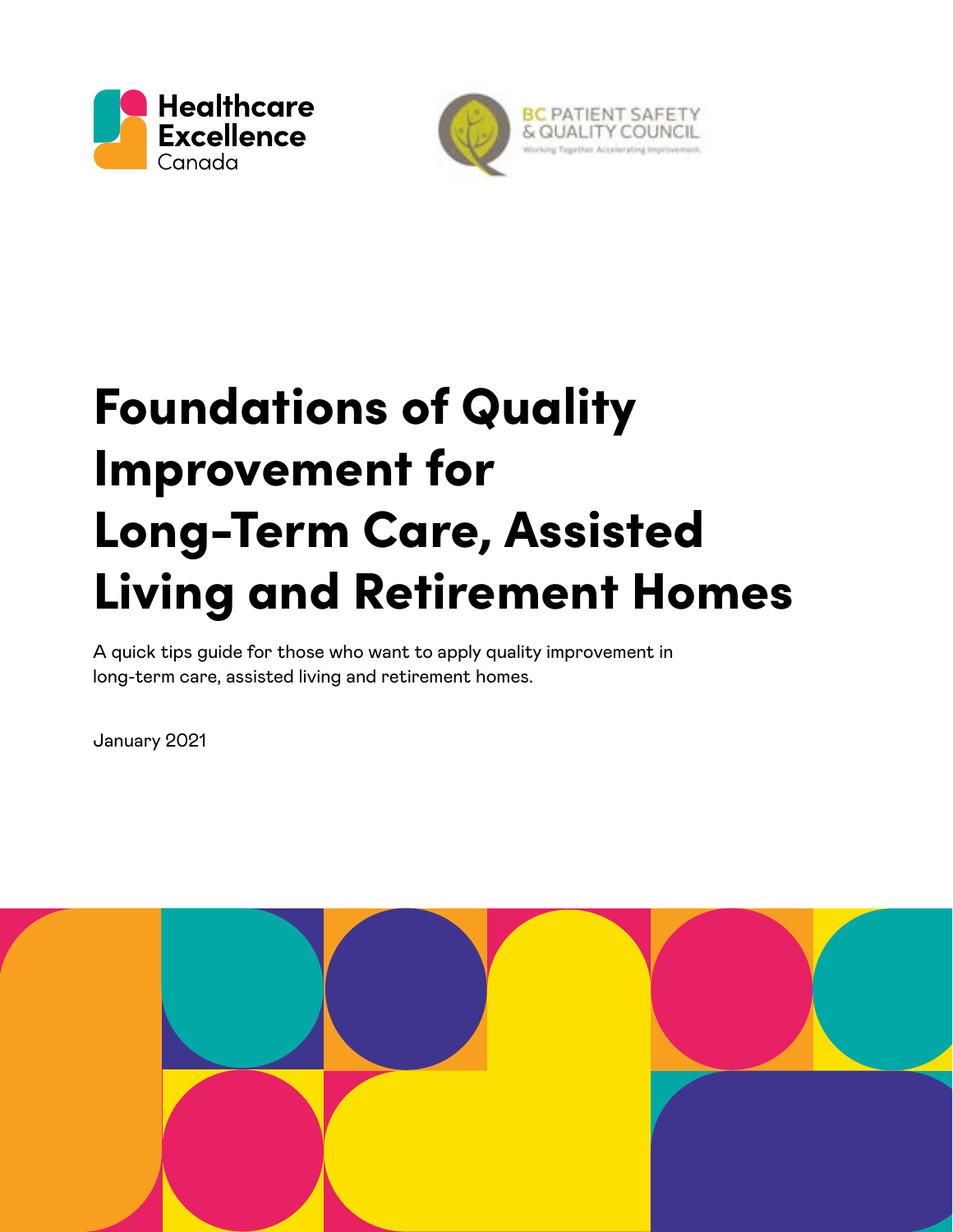### About Healthcare Excellence Canada

[Healthcare Excellence Canada](https://healthcareexcellence.ca/) (HEC) works with partners to spread innovation, build capability and catalyze policy change so that everyone in Canada has safe and high-quality healthcare. Through collaborations with patients, caregivers and people working in healthcare, we turn proven innovations into lasting improvements in all dimensions of healthcare excellence.

 HEC focuses on improving care of older adults, bringing care closer to home, and supporting pandemic recovery and resilience – with quality and safety embedded across all our efforts. We are committed to fostering inclusive, culturally safe and equitable care through engagement with different groups, including patients and caregivers, First Nations, Métis and Inuit, healthcare workers and more.

Launched in 2021, HEC brings together the Canadian Patient Safety Institute and Canadian Foundation for Healthcare Improvement. We are an independent, not-for-profit charity funded primarily by Health Canada.

### About BC Patient Safety & Quality Council

The BC Patient Safety & Quality Council is a driving force for high-quality health care in British Columbia. Using evidence-informed strategies, we shift culture, improve clinical practice and advance person- and family-centred care to support the best care possible for every person in our province.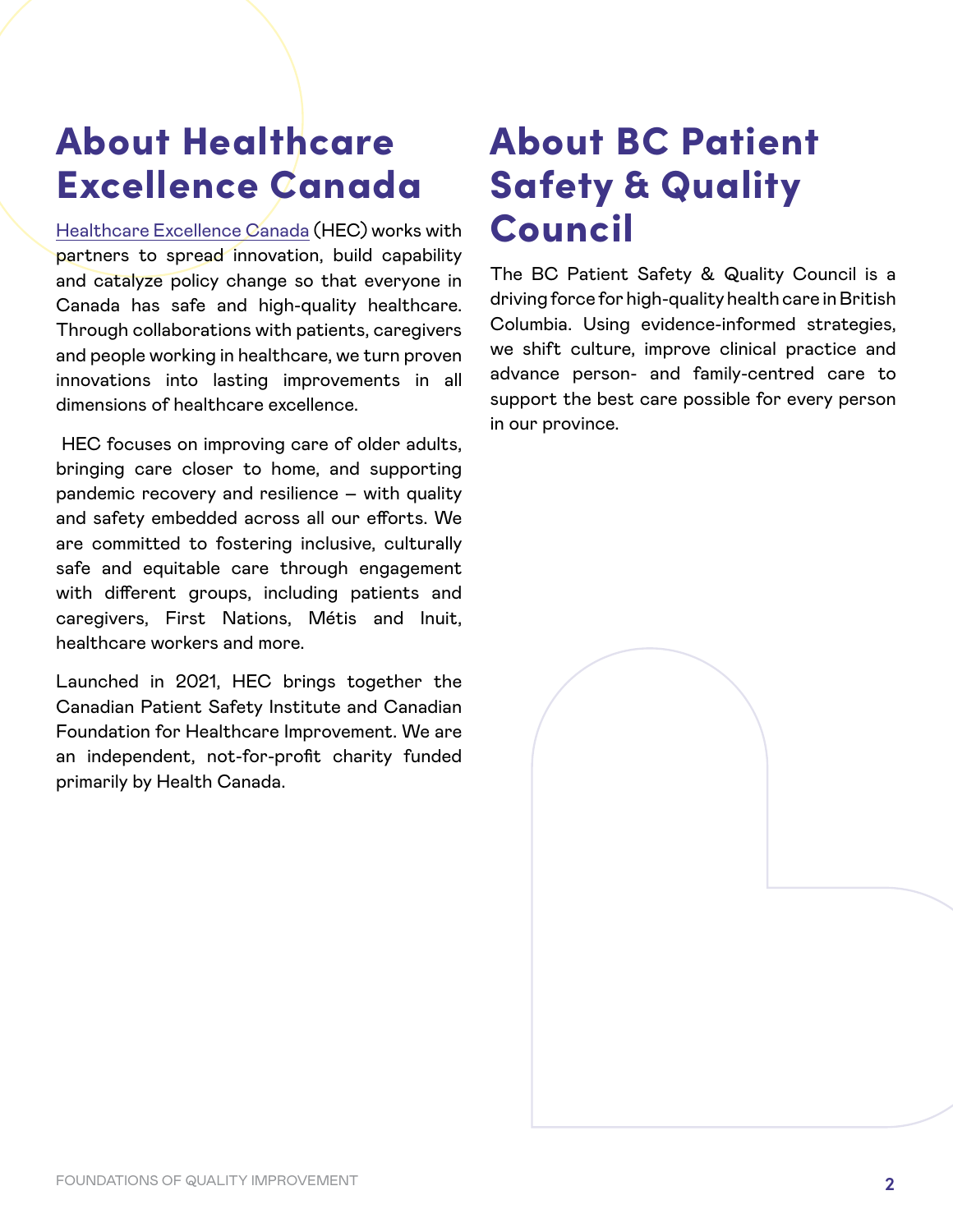### Foundations of quality improvement for long-term care, assisted living and retirement homes

A quick tips guide for those who want to apply quality improvement in long-term care, assisted living and retirement homes.

#### **Summary**

Foundations of Quality Improvement for Long-Term Care, Assisted Living and Retirement Homes is designed to help people on their quality improvement learning journey and guide improvement efforts. This guide contains a series of short steps to help care providers, team leaders and staff members partner with residents, families and care partners to successfully initiate, test, implement and spread evidence-based best practices.

There is a tremendous amount of information available related to healthcare improvement, and this resource does not cover it all. Rather, the purpose of this resource is to provide quick tips for teams on the basics of improvement. If you are looking for more information and resources about improving the quality of healthcare, visit the [BC Patient Safety & Quality Council](https://bcpsqc.ca/resources/engaging-people-in-quality-epiq/) website and the [Healthcare](https://healthcareexcellence.ca/) [Excellence Canada](https://healthcareexcellence.ca/) website.

#### **Getting Started**

Sustaining change takes work, but there are approaches that can help you be more successful. The following steps will help you introduce and spread successful, sustainable change:

- 1. [Foundations of Quality Improvement](#page-4-0)
- 2. [Apply the Process for Improvement](#page-7-0)
- 3. [Compile your Measures](#page-14-0)
- 4. [From Ideas to Implementation](#page-17-0)
- 5. [Plan for Sustainability](#page-18-0)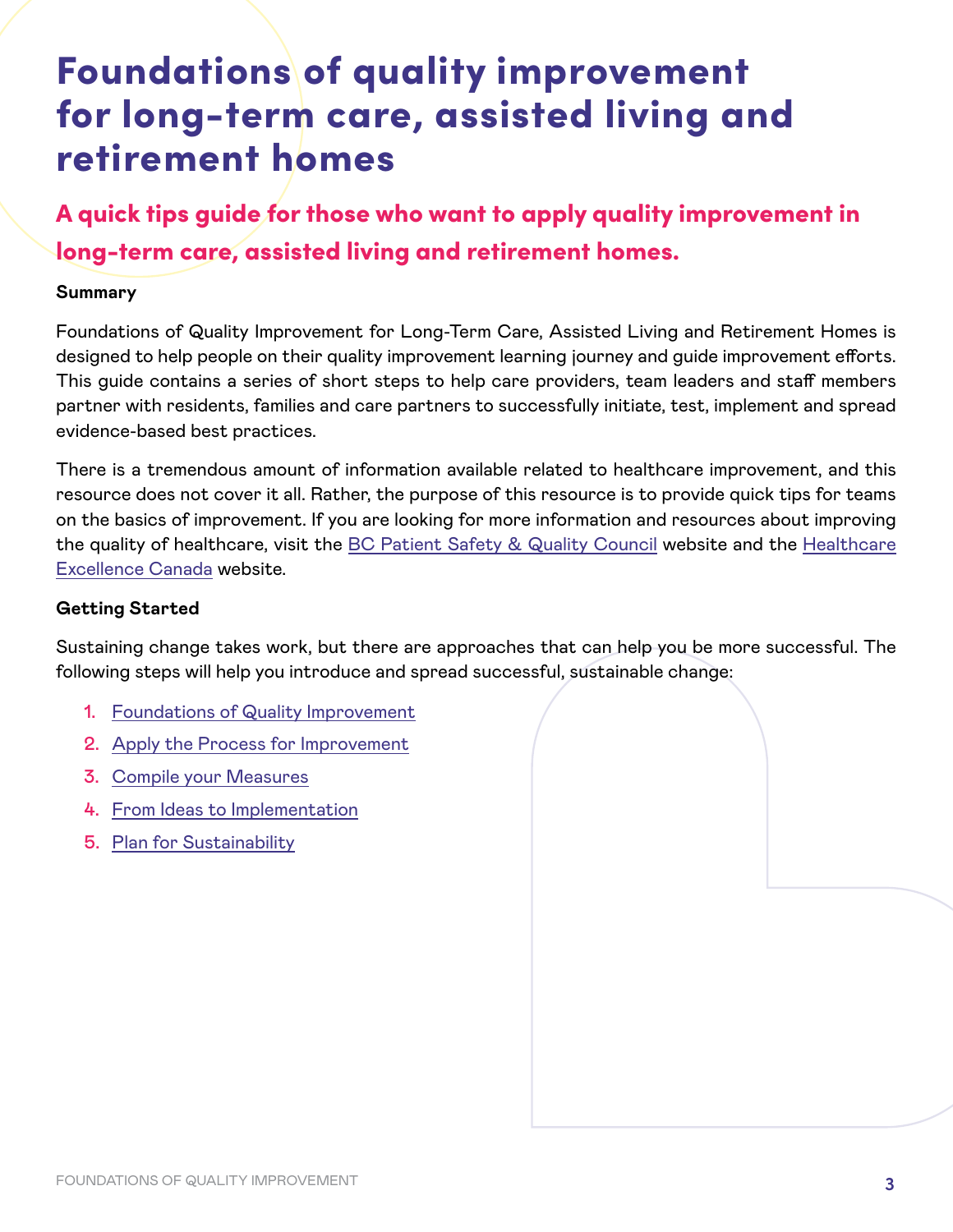**Quality** improvement is about understanding what we do and testing ways to do it better.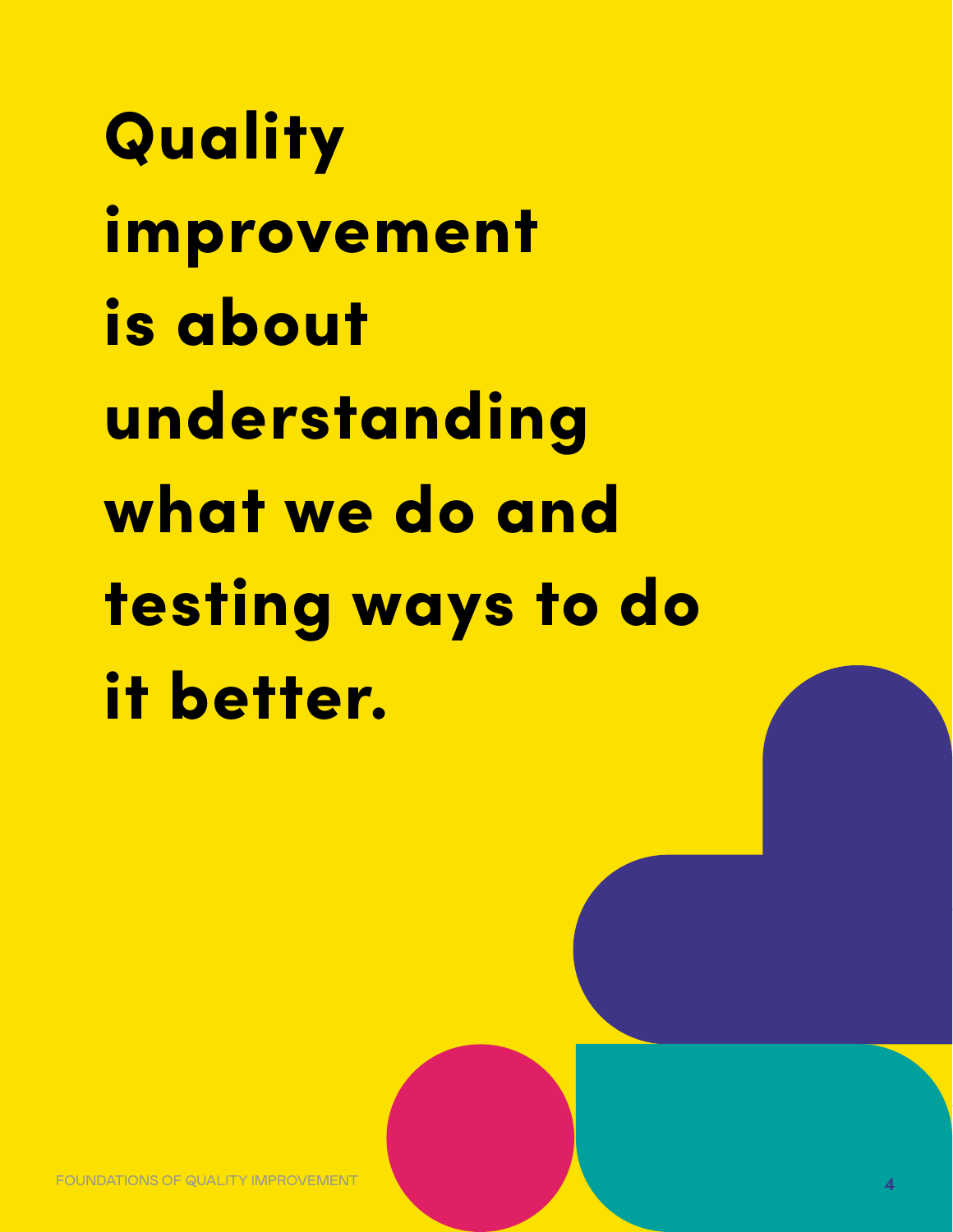### <span id="page-4-0"></span>Foundations of Quality Improvement

Before launching a quality improvement (QI) project, it is worth ensuring there is a common understanding on what QI is. There are various definitions, but there are common components of QI:



It is more than the introduction of a new change.



#### Systematic Guided by data Emphasizes

It is more than implementing changes and assuming things get better.



# immediate action

It is about testing new ways to do things and making changes right away.

### Five fundamental principles of improvement

Know why you need to improve and specifically what you need to improve.

Have a way to tell if the change is making an

> improvement (data).

Develop an effective change that you believe will result in an improvement.

1 2 3 4 5

Test changes multiple times, adapting, adopting or abandoning based on their efficacy. Do not just jump to implementing the idea!



Know when and how to make the changes an ongoing part of your system (sustainability).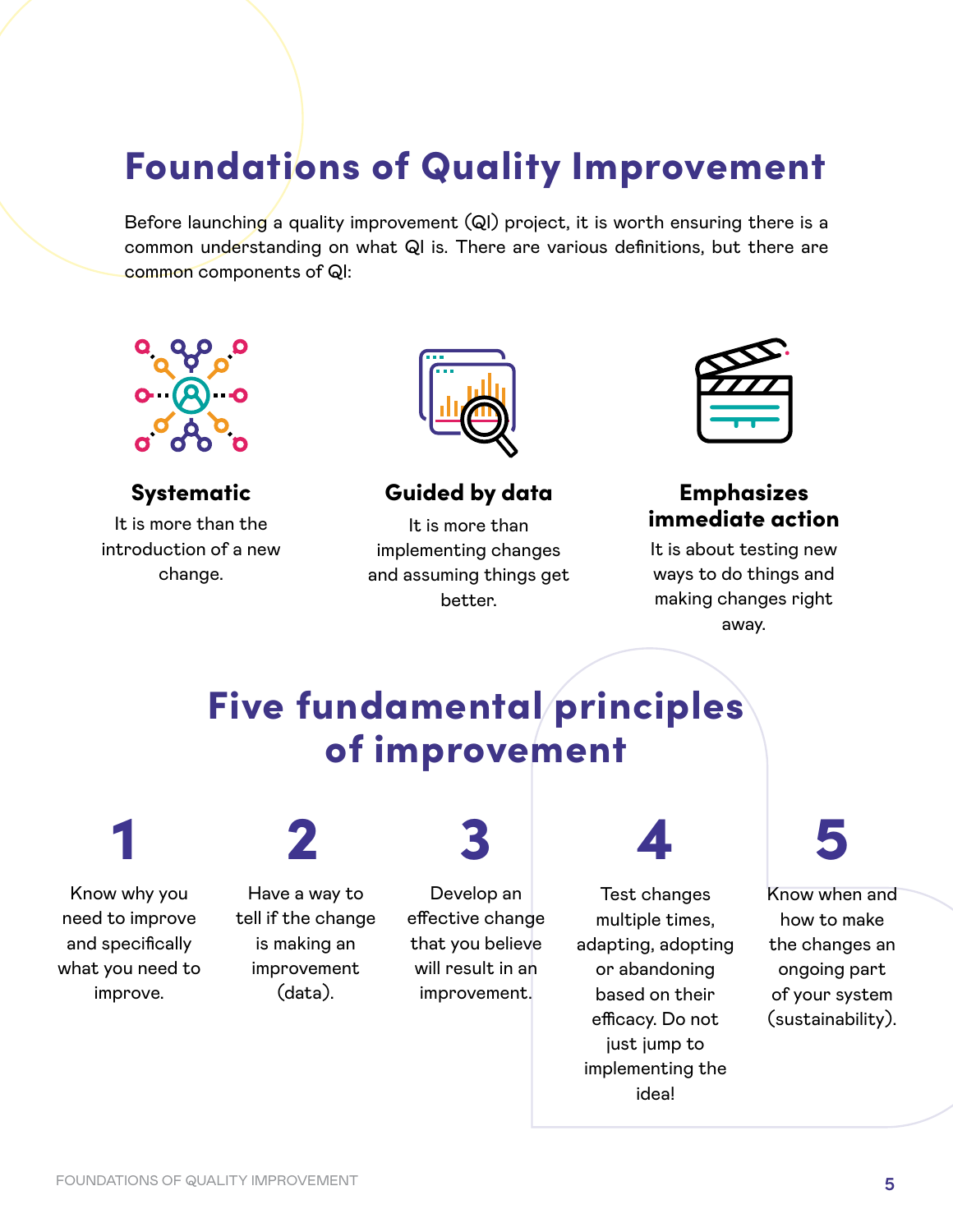

### Action

As a team, watch the following video:

#### **[Quality Improvement in Health Care – Mike Evans](http://bit.ly/1N7vvnc)**

(https://youtu.be/jq52ZjMzqyI) and consider the following questions:

- What benefits do you think quality improvement methods might bring to your sector/organization?
- What might some of the challenges be?
- Can you think of any opportunities for improvement in your area?
- How might you get started?



The concepts of improvement and change are closely linked. Changes that result in improvement:

- Alter how the work or activities are done
- Produce visible, positive differences compared to how things were
- Have lasting impact.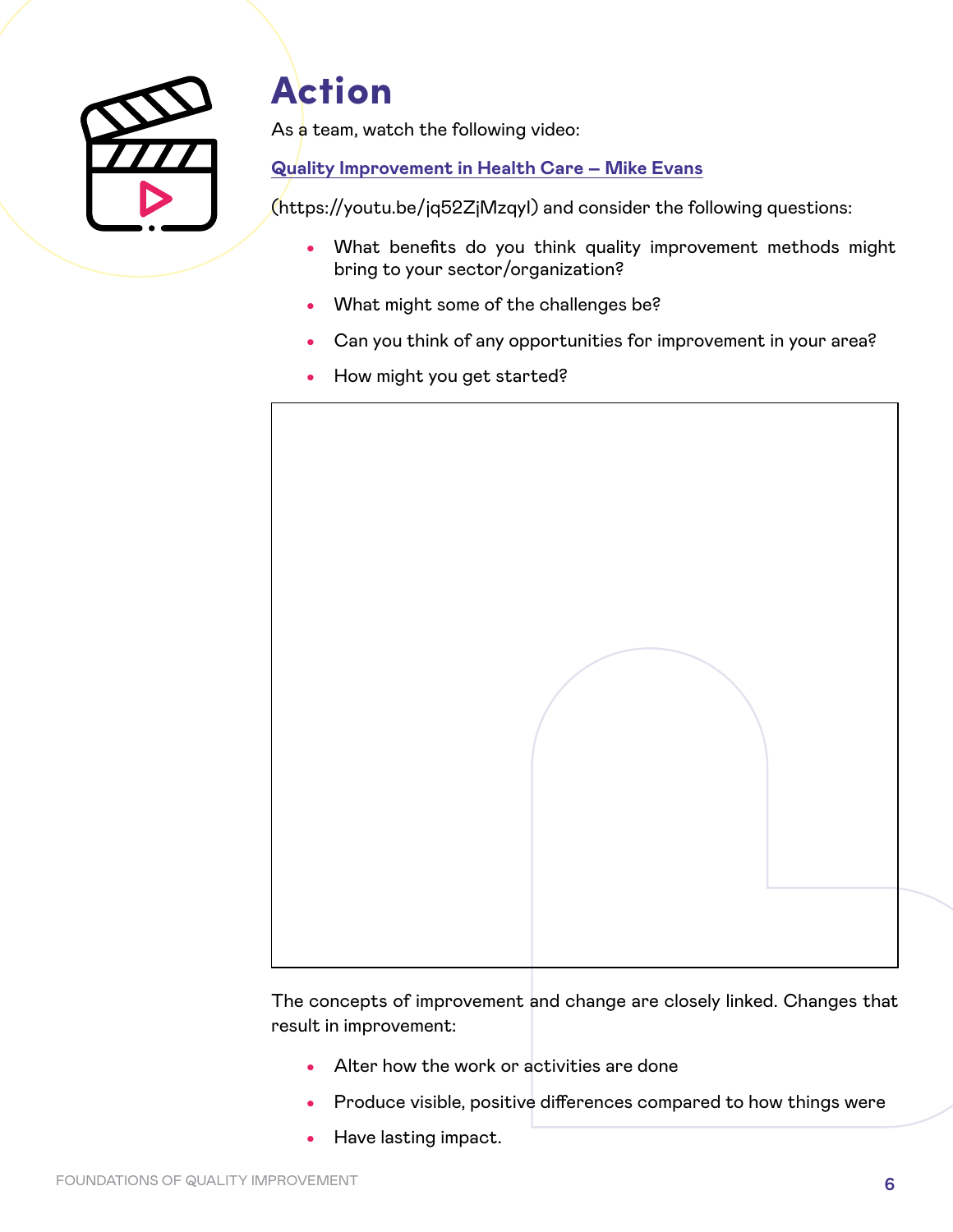### Establish a multi-disciplinary team

Do not try and go it alone! Improvement project teams should be built strategically and include people with different skill sets, knowledge areas and perspectives. Assembling a good team for an improvement project promotes success and sustainability.

When you are forming your team, remember that inclusivity is key: include people with different skill sets, knowledge areas and perspectives. Involving a diverse group of people increases the quality of decisions, processes or tools, and helps people become champions of the changes they have helped to create. You will want to consider content experts, patient partners, QI consultants and those whose work might be affected by the changes you will make. We find five to eight people the ideal number for an active QI team.

Here are some great resources on [patient](https://bcpsqc.ca/resources/patient-engagement/) [engagement](https://bcpsqc.ca/resources/patient-engagement/) as you build your team.

You will also need to engage a Senior Leader or Sponsor for the work. QI projects with leadership engaged at the start tend to be more successful and sustainable in the long run.

### Develop a teamwork agreement

The [Teamwork Agreement](https://bcpsqc.ca/wp-content/uploads/2020/07/Teamwork-Agreement_Finalv2.pdf) is a step-by-step guide to form an explicit agreement that lays the ground rules for team members. Once a team is formed, it is essential for the team to agree on their roles and responsibilities and define how they will work together over the coming months. Some examples of "group norms" are listed below. You can use or adapt these and work with your team to create your own.

- Active participation everyone has a voice and will contribute ideas;
- Everybody teaches, everybody learns; and
- Roles and plans will evolve over time.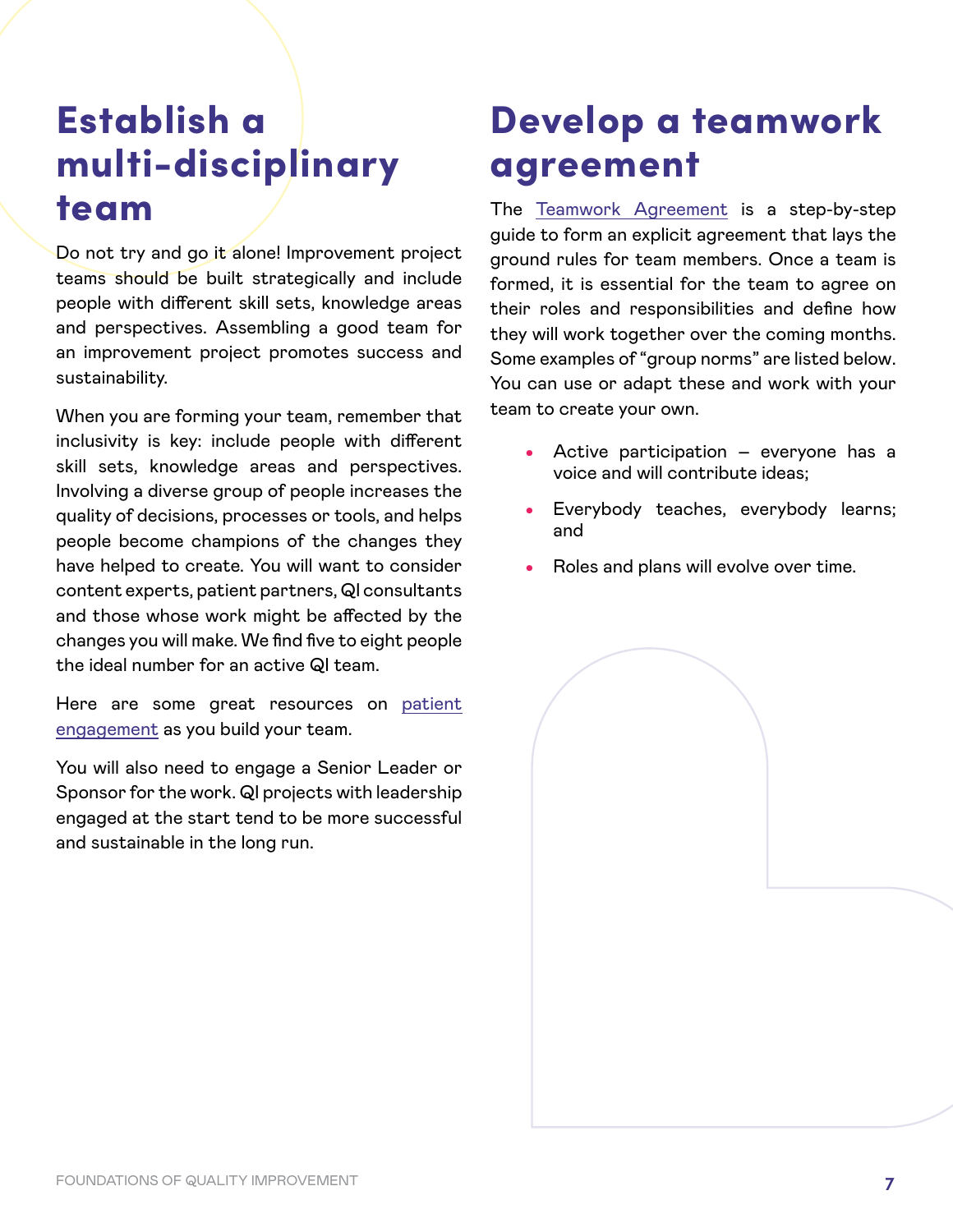### <span id="page-7-0"></span>Apply the process for improvement

There are different frameworks such as the Model for Improvement or Lean, but most QI methods will have the following core components:

- They have the same purpose: improvement of processes and outcomes.
- They test changes using small-scale tests to learn about changes and how they can work in a specific context.
- Data is collected and analyzed along the way to understand the problem and understand progress.
- Projects are not done by only one person or one department, they use a team approach.

The Model for Improvement\* is a structured approach and it helps you learn how to improve through repeated testing.

#### Model for improvement



<sup>\*</sup>Langley GL, Moen R, Nolan KM, Nolan TW, Norman CL, Provost LP. The Improvement Guide: A Practical Approach to Enhancing Organizational Performance (2nd edition). San Francisco: Jossey-Bass Publishers; 2009.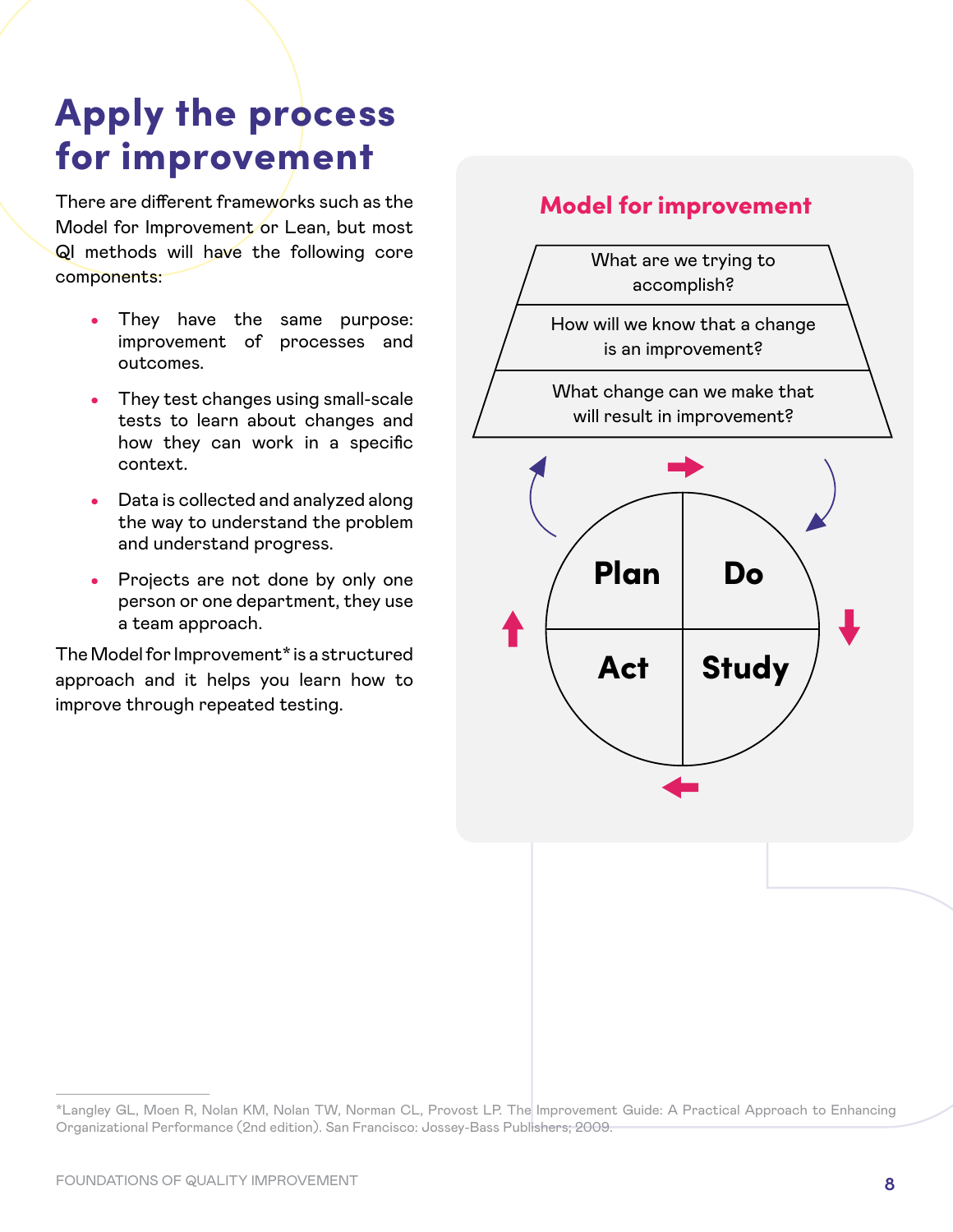### Improvement Charter

A written plan, sometimes called an Improvement Charter, is a documented plan to guide the work of your team. Charters are useful for projects because they:



#### Improvement Charter Example

#### **Organization, facility or site:**

#### **Executive sponsor:**

*A QI team must have leadership support in order to make system wide, lasting change. Make sure that you have leadership engagement from the start to make it easier!*

#### **Team lead(s):**

*It is often good to have co-leads on the work so it can continue if there are any staffing challenges.*

#### **Team members:**

*A QI team should generally have 5-8 people (at least three) to support diverse opinions and experiences, as well as share the work, making it a team effort.*

#### **What are we trying to accomplish?**

*Aim statement – What will improve? By when? By how much? Example: We will reduce the number of falls with injuries in the Smith LTC Centre by 50%, from 12 per month to 6 per month by December 2021.*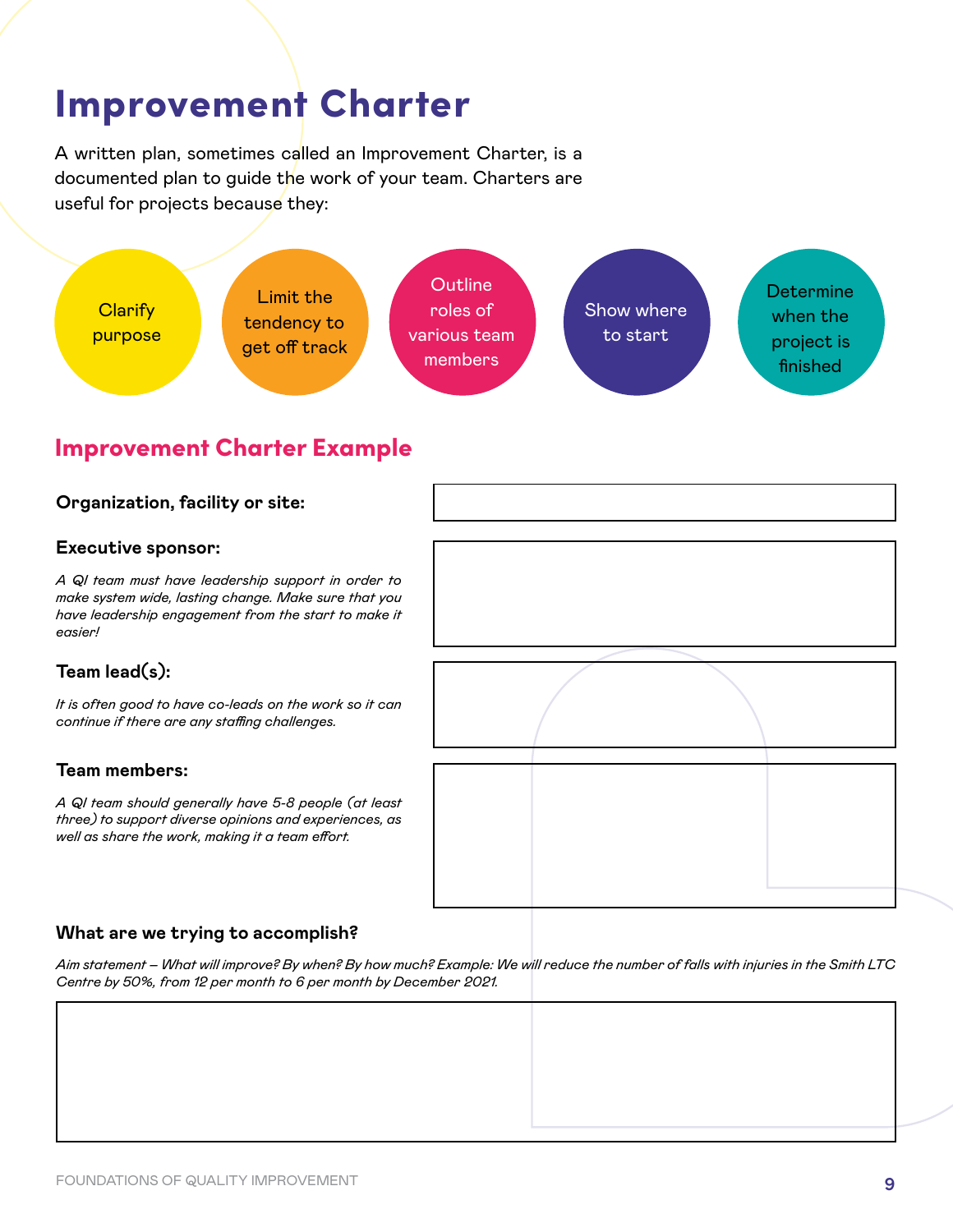#### **How will we know that a change is an improvement?**

*Measures – what can we track to show us how we are doing?* 

*Outcome measures:*

- *# of falls per month*
- *# of falls with injury per month*

*Process Measures:*

- *Percentage of Residents with Completed Falls Risk Assessment on Admission*
- *Percentage of Residents with Completed Falls Risk Assessment Following a Fall or Change in Medical Status*
- *Percentage of "At Risk" Residents with a Documented Falls Prevention/Injury Reduction Plan*
- *Percentage of Residents Designated "At Risk" and Risk Status Communicated*
- *Percent of residents With Completed Fall Risk Assessment Following a Fall*
- *Percentage of incident reports following a fall*

*Balancing Measure:*

• *Use of physical restraints*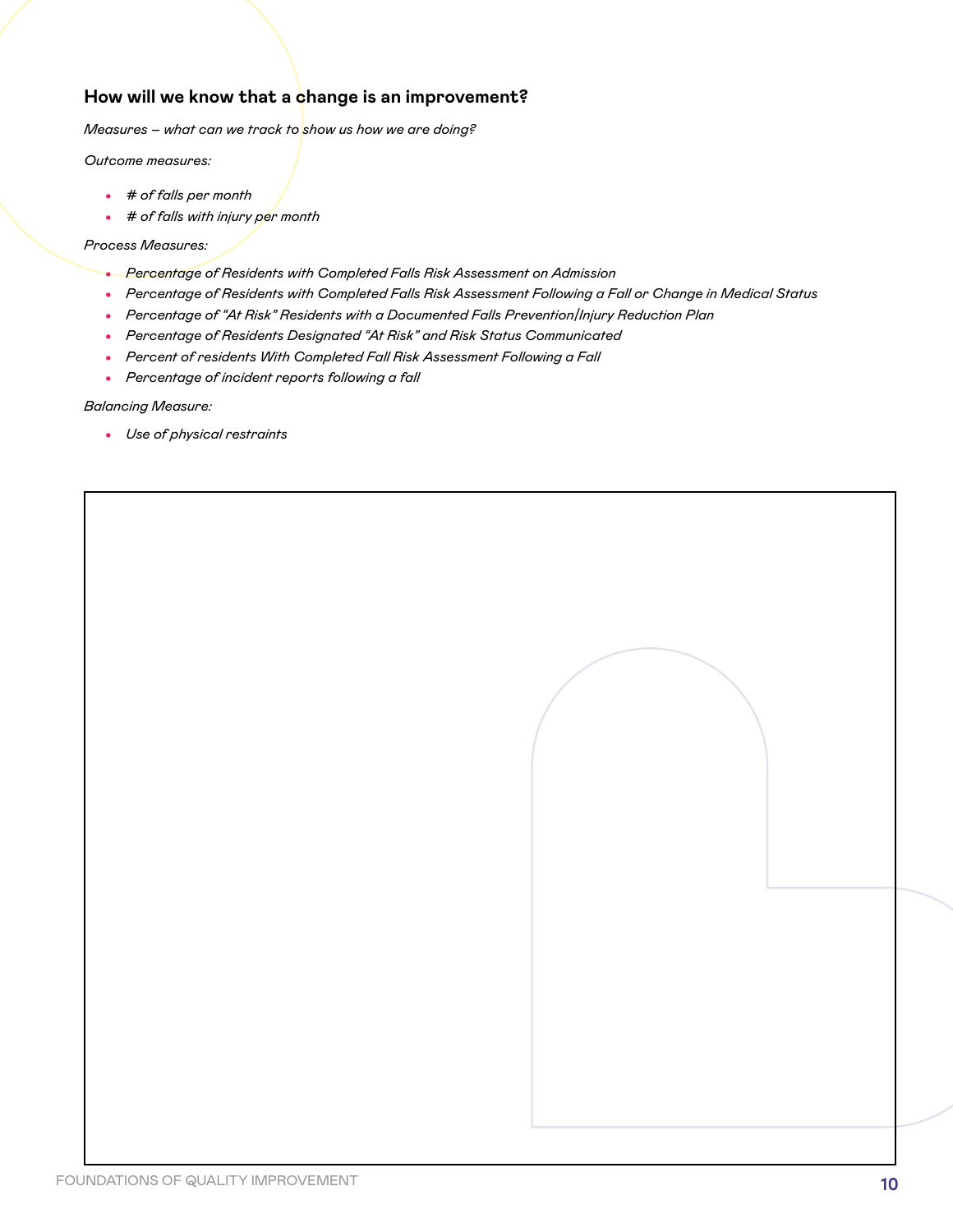#### **What changes can we make that will result in improvement?**

*Change ideas – what changes can we test to improve care?*

*Example: Our change ideas include:*

- *1. Conduct risk assessment for falls for all residents at admission/re-admission, a change in status.*
- *2. Develop an updated Plan of Care, based on risk assessment and use visual cues to easily identify residents at high risk for falls with injuries.*
- *3. When a resident is identified at risk for falls, ensure that staff implements one intervention at a time, to evaluate effectiveness.*
- *4. Develop and conduct an inter-disciplinary post-fall assessment to identify contributing factors to the fall with injury (e.g., vision, gait, continence, medications, environment, behaviour/cognitive status, footwear, change in health status, the time of day the fall occurred).*

*Context and/or information unique to your home that will help tell your home's quality improvement story:*

- *High number of residents with impaired mobility*
- *High number of cognitively impaired residents*
- *High number of incontinent residents*
- *High number of residents with more than 10 medications*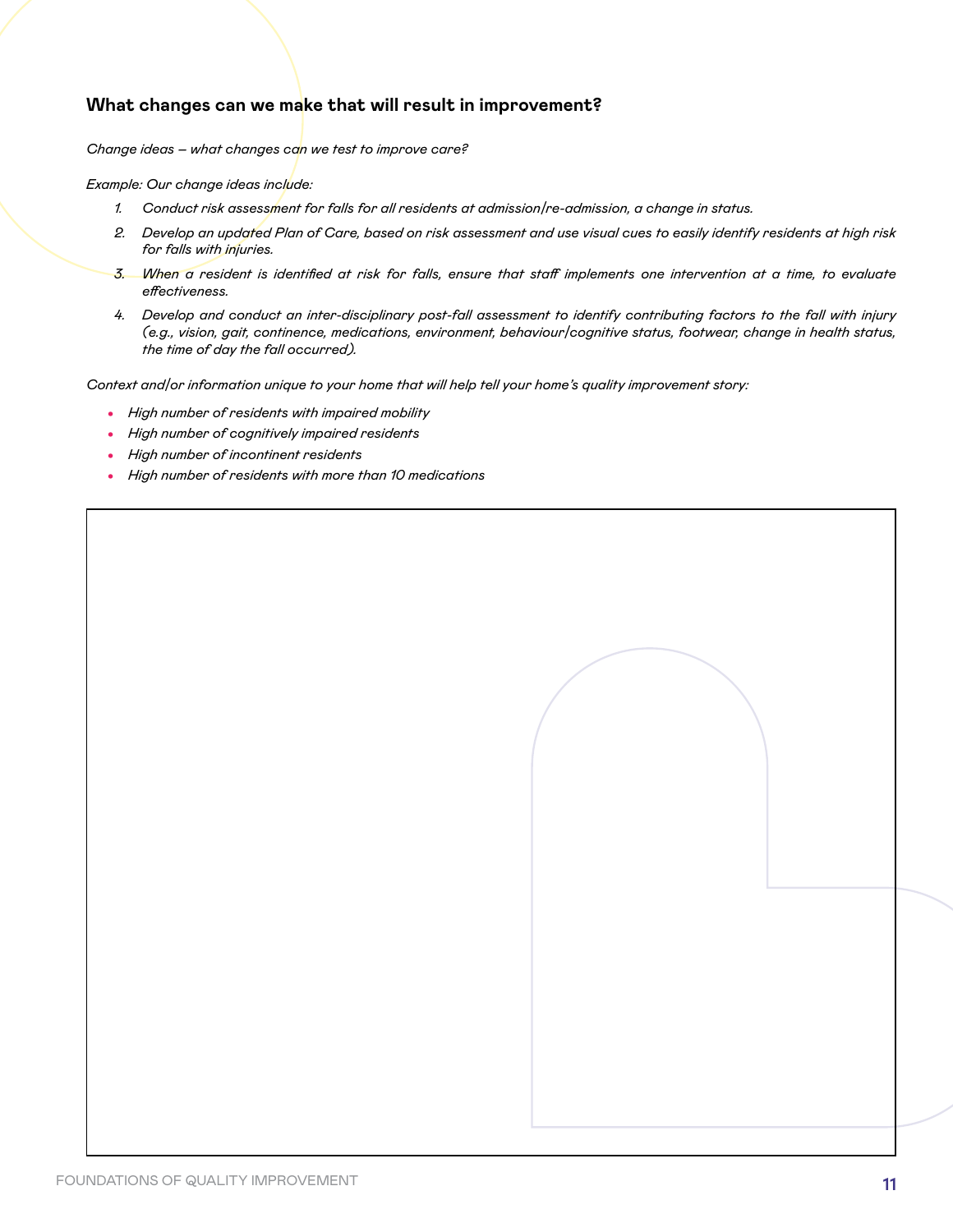#### **How will we manage the improvement project?**

*How will our team work together? Who will do what? What are key dates?*

*Your team should work to come up with a plan that works for you and your timeline. Please note that you should be meeting to review the data at least once a month to determine if you should adapt, adopt or abandon the changes that you are testing, and see if you are making progress toward your aim (without negatively impacting other parts of the system).*

FOUNDATIONS OF QUALITY IMPROVEMENT FOR LONG-TERM CARE ASSISTED LIVING AND RETIREMENT HOMES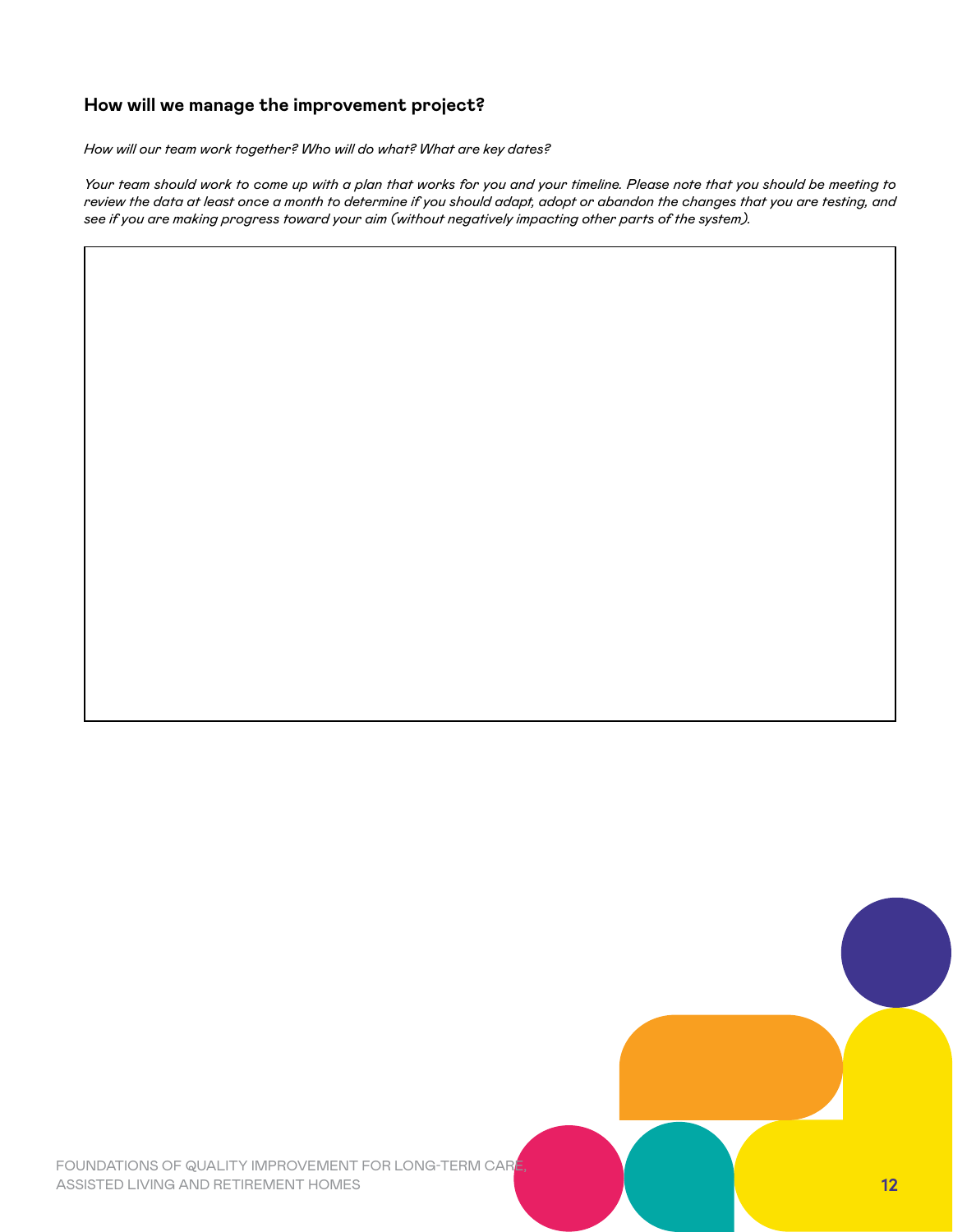### Begin testing and implementing changes

There is no power for change greater than a community discovering what it cares about. – Margaret J. Wheatley

The Plan – Do – Study – Act (PDSA) cycle provides a simple, structured approach to develop, test, learn, adapt, and improve. Going through each section before the test helps keep the tests small and ensures no steps are missed. New ideas can be tested, preferably on a small scale and under multiple conditions, before they are implemented department or system-wide and changes made permanent. PDSA cycles are an effective way to test our theories and assumptions. PDSA cycles are a method for identifying whether a practice change or a tool will work in all conditions or require modifications. They are also an important way to adapt a proven innovation to meet the unique needs of your setting. While something worked well elsewhere, it is still important to start small and adapt

the intervention (if necessary) into the new context. This also helps with staff engagement of the change. For more information and support completing a PDSA, please find a PDSA worksheet template on [page 20](#page-19-0).

Changes can be tested by planning the details of the test including predictions and theories (PLAN), determine what you want to learn and how you can learn it (DO), test and measure to find out if your prediction was right (STUDY), compare your prediction to the actual result, and (ACT), decide what to do next.

Be careful not to get hung up on planning, just try something – it may fail and you can learn from that for your next PDSA cycle. That is why we start small and with low risk!

#### **Example**

Team A believed a timely systematic medication review was key to reviewing inappropriate prescribing of antipsychotics for people without a diagnosis of psychosis. They ran a PDSA cycle to test running a weekly meeting to review all new admissions to the home. After the first meeting the team reconvened and determined that batching and reviewing the resident medication reviews was too onerous for the team and delayed the start of deprescribing work for those admitted early in the week. After multiple small-scale tests, they eventually systematized a change where antipsychotic use is now being evaluated upon direct admission through the medication review process and residents are identified as eligible for deprescribing of antipsychotics immediately following admission.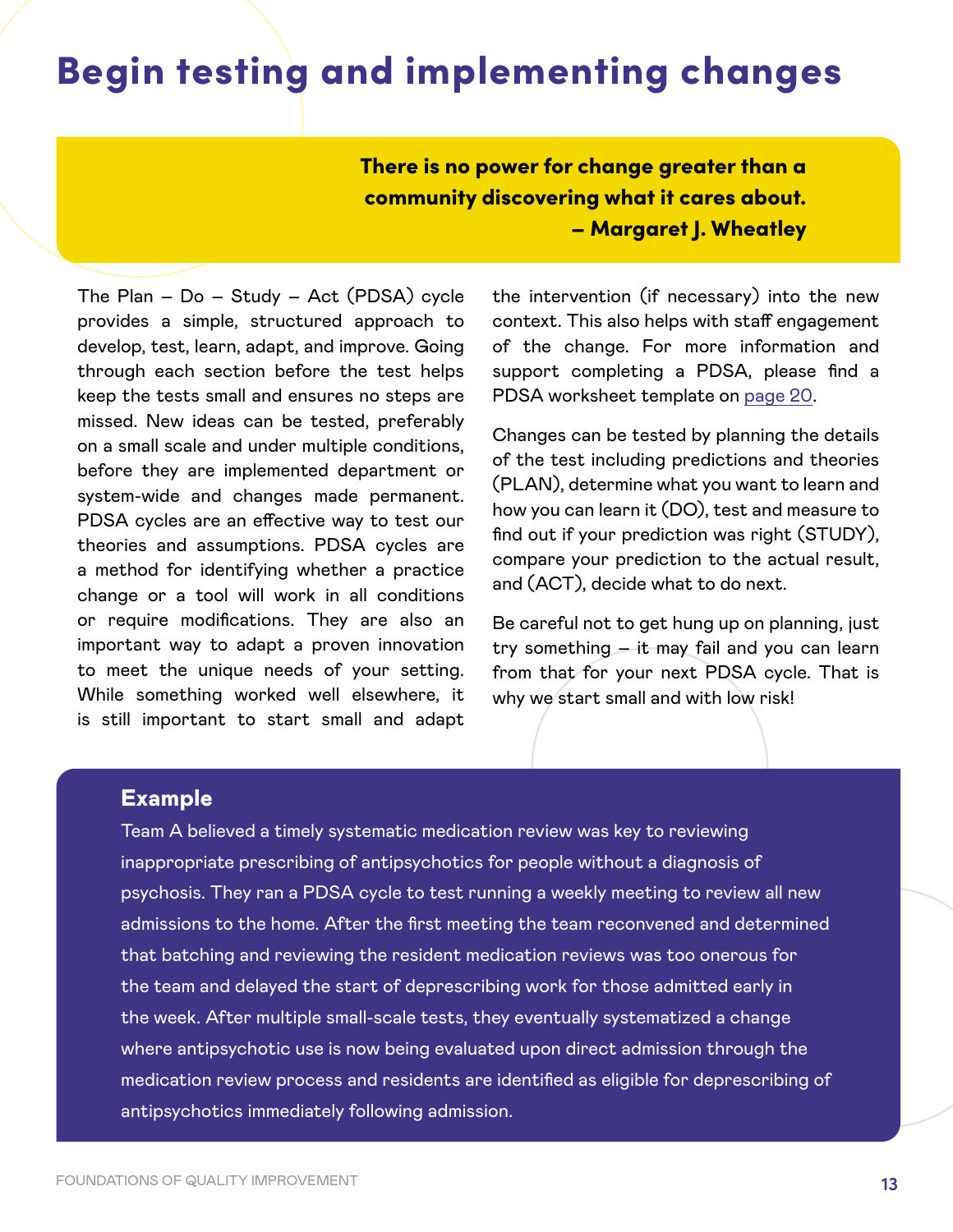Changes should only be implemented when the team is confident the change is an improvement, as evidenced in the team's measures and data.

After a few different cycles, you may have decided that a test worked and you are ready to implement it. Or you might decide to completely abandon this idea and so test a different idea.

There are many ways to design useful small-scale PDSA Cycles, such as:

- Simulating the change (role play within your team).
- Having others review the change for feasibility (resident reviewing a brochure, clinician reviewing a decision support tool).
- Conducting the test over a short period of time: instead of saying "We need two weeks to run the test" ask, "What could we do by next Tuesday?"
- Using the 1:1:1 rule: Conduct the test in one location with one clinician and one resident. Scale down each test into manageable cycles and then expand conditions as knowledge about the change builds. For example, try a change during the day shift first.
- Recruiting a small group of volunteers. Use the improvement team as the initial sample or identify "early adopters" - those who like change and will try anything. Delay consensus or engagement until later stages.
- Breaking the change into smaller pieces.
- Using temporary support systems for testing, such as manual or temporary forms.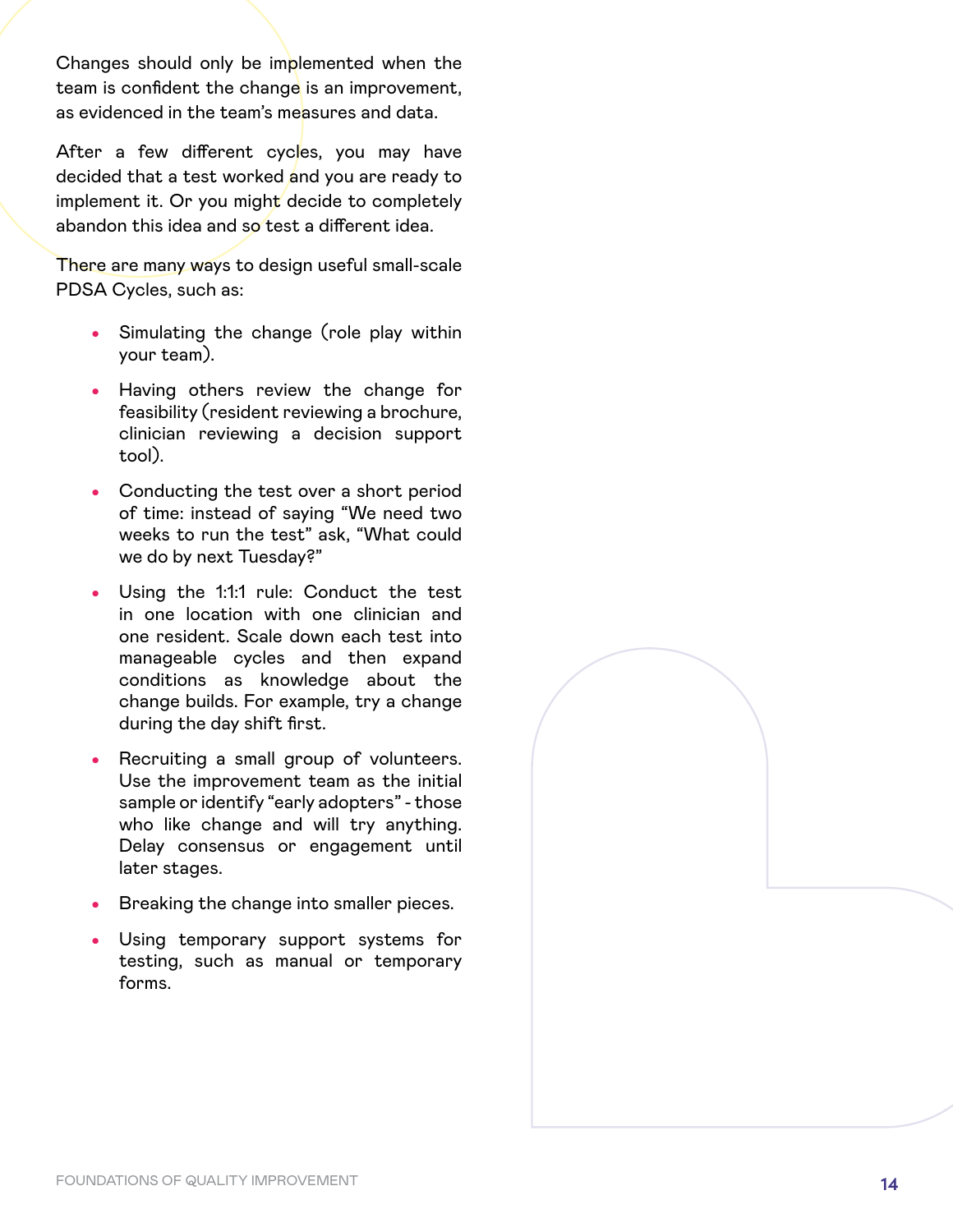### <span id="page-14-0"></span>Compile your measures

One of the major foundations of improvement work is the idea that data collection is done over time. The purpose of data in improvement is to know your current performance and how close you are getting to your aim. Collecting data over time shows if what we are trying to improve is getting better. It also shows if the tests you are running are having the expected impact, and if it is not, the data gives the signal that you should adapt or abandon the test and revise it or try a new change idea.

This section identifies potential outcome, process and balancing measures that will guide your improvement team's efforts during the testing and implementation process.

#### The following is an example from HEC's **[Appropriate](https://www.cfhi-fcass.ca/WhatWeDo/appropriate-use-of-antipsychotics) [Use of Antipsychotics Collaborative](https://www.cfhi-fcass.ca/WhatWeDo/appropriate-use-of-antipsychotics)**

**Setting Aim 1:** How many residents are you aiming to reduce or discontinue antipsychotic medications between Oct 2020 and Aug 2021? Provide the number of residents out of the total number of residents in the implementation site at the time.

**Setting Aim 2:** How many residents do you plan to conduct medication reviews for, with a focus on identifying candidacy for reducing or discontinuing antipsychotic medications, between Oct 2020 and Aug 2021? Provide the number of residents out of the total number of residents in the implementation site at the time.

| <b>Outcome Measures</b>                                                                                                                                                                | <b>Process Measures</b>                                                                                                                                                                                                                                                                                                     | <b>Balancing Measures</b>                                                                                                                                                                                                                                            |  |  |
|----------------------------------------------------------------------------------------------------------------------------------------------------------------------------------------|-----------------------------------------------------------------------------------------------------------------------------------------------------------------------------------------------------------------------------------------------------------------------------------------------------------------------------|----------------------------------------------------------------------------------------------------------------------------------------------------------------------------------------------------------------------------------------------------------------------|--|--|
| Tells us if what we are<br>ultimately trying to improve is<br>really getting better.                                                                                                   | Tells us if we are consistently<br>doing the things we said we<br>were going to do that we<br>believe will push forward<br>our ultimate aim (outcome<br>measure).                                                                                                                                                           | Helps us monitor possible<br>unintended consequences or<br>problems. These measures<br>tell us if we have impacted<br>any other part of the system<br>positively or negatively<br>through the changes we are<br>making.                                              |  |  |
| Number of<br>prescriptions for<br>inappropriate<br>antipsychotic<br>medication<br>Doses of<br>antipsychotic<br>medications<br>Negative expressions/<br>behaviours (e.g.,<br>agitation) | Number of staff who<br>$\bullet$<br>receive education and<br>training in supportive<br>care strategies<br>Number of medication<br>$\bullet$<br>reviews<br>Number of huddles/<br>$\bullet$<br>interdisciplinary team<br>meetings<br>Number of behaviour<br>$\bullet$<br>assessment tools<br>completed (e.g., the<br>BSO-DOS) | Number of<br>$\bullet$<br>prescriptions for<br>other psychotropic<br>medications (include<br>antidepressants,<br>anxiolytics and<br>hypnotics)<br>(All) Physical<br>$\bullet$<br>restraints (e.g., trunk<br>restraints, chair<br>prevents rising)<br>Number of Falls |  |  |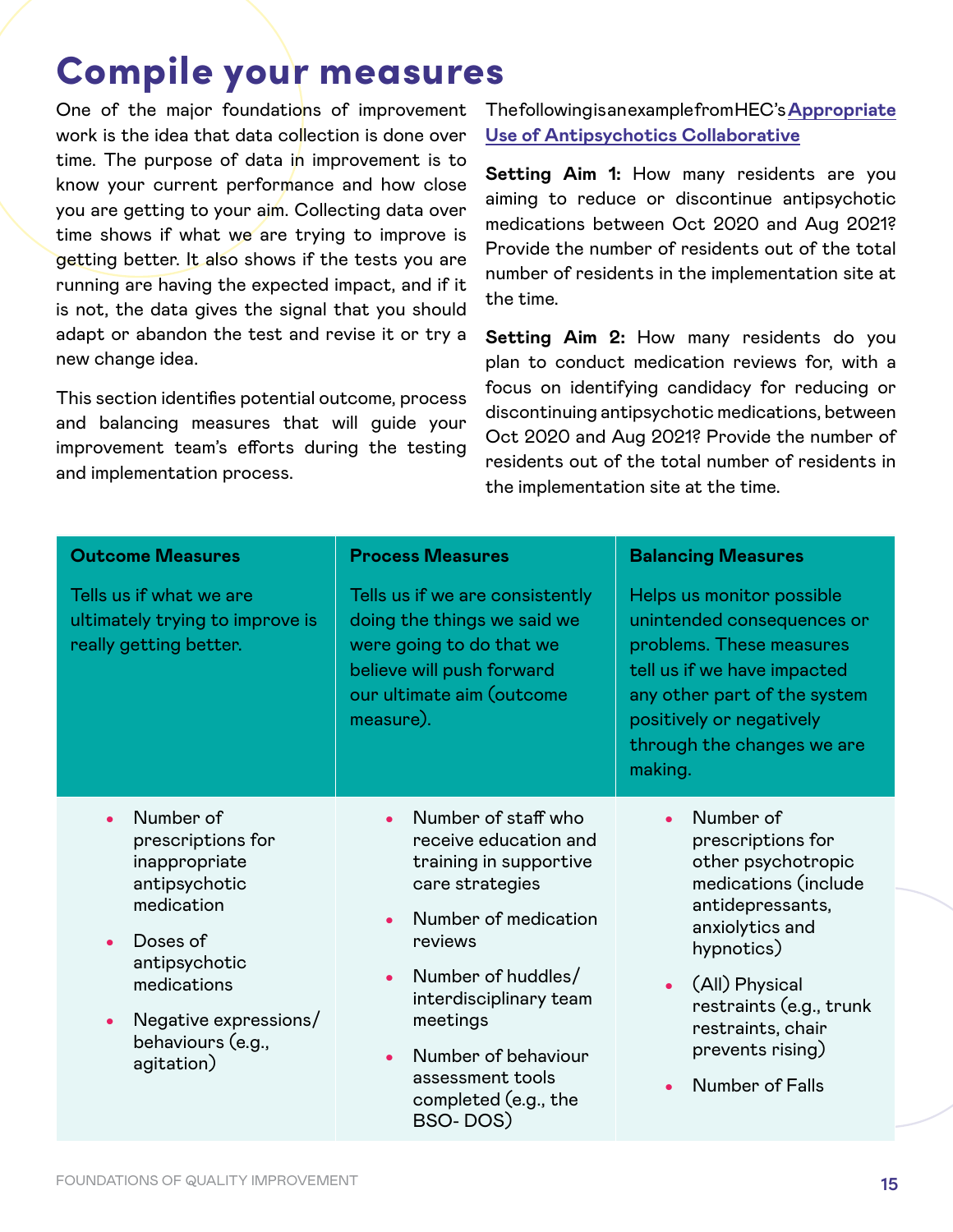When you are selecting your measures, always try to select those that are naturally occurring within your system – is there something you are reporting to the Ministry of Health that you can look at on a weekly/monthly basis for this project?

As a guideline, try to include between three and eight measures per project, including at least one outcome measure and two to three process measures. But remember, you will be able to see changes in your process measure before you see them in your outcome measures. It takes time to move the "big dots."

Your team should consider baseline measurement early to be able to demonstrate the impact of your change projects. Consider measurements today that you are hoping will be influenced in a few weeks or months with the implementation of your changes.

Knowing where you are starting from will make it easier to determine where and when you are seeing improvement as changes are being tested. Data will help you know how close you are to achieving your aim, learn what is and is not working, visualize the impact of your changes and share your progress with others.

Here are some tips:

- Collect data as close to real time as possible and display important variables over time.
- Continue collecting data throughout your interventions and changes.
- Review data frequently with your team to learn about and adjust your change projects as required. The data should be the foundation of every QI team meeting.
- Track resident outcomes and consider gathering feedback from staff who are making changes to their workflow and practices.

#### **Tip!**

Learn more about using data and measurement approaches in improvement by completing the **[Measuring and](https://bcpsqc.ca/resources/engaging-people-in-quality-epiq/)  [Using Data in the](https://bcpsqc.ca/resources/engaging-people-in-quality-epiq/)  [Engaging People in](https://bcpsqc.ca/resources/engaging-people-in-quality-epiq/)  [Improving Quality](https://bcpsqc.ca/resources/engaging-people-in-quality-epiq/)  [\(EPIQ\) module](https://bcpsqc.ca/resources/engaging-people-in-quality-epiq/)**.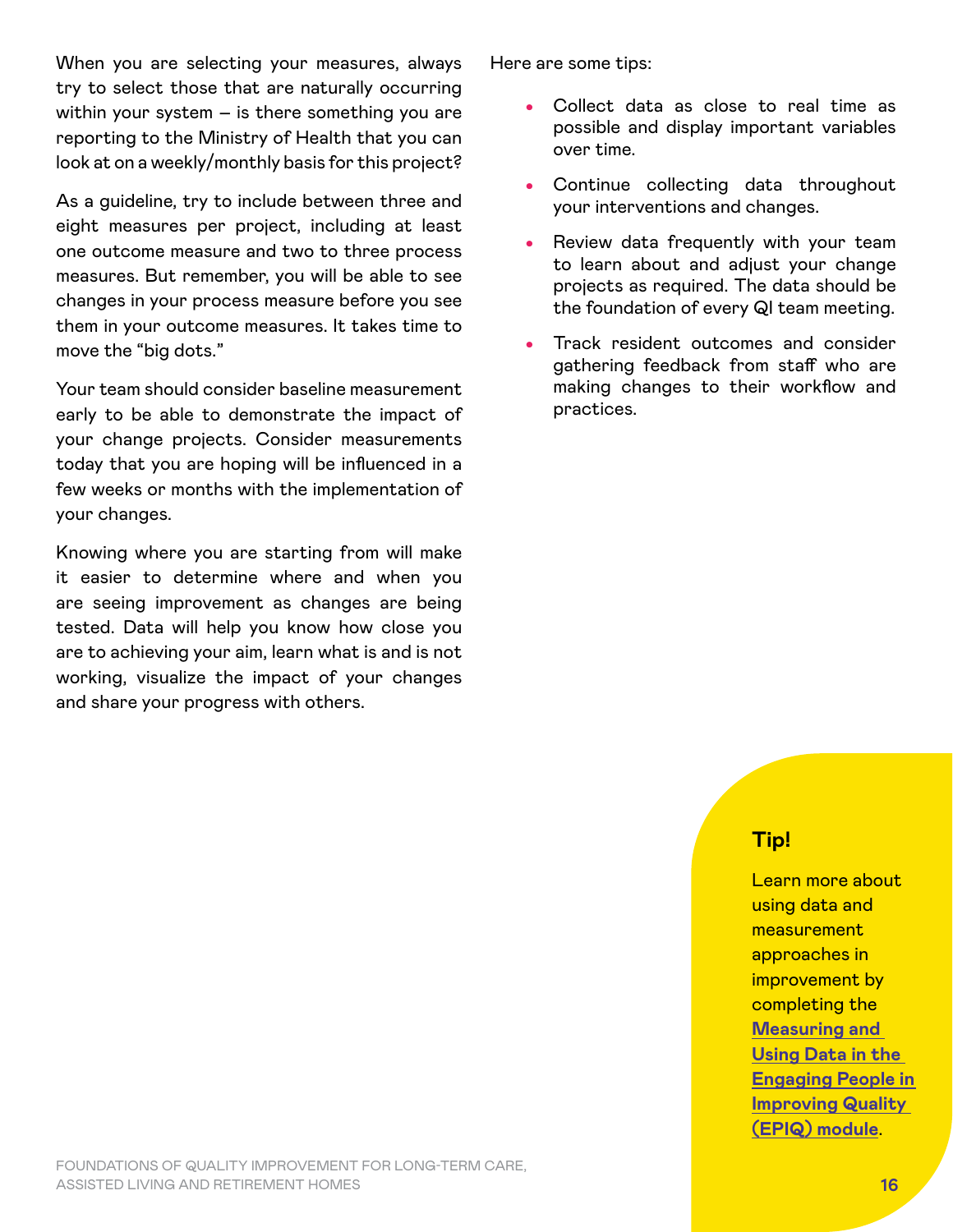Below is an example of a single LTC Home's QI intervention started in January. All residents eligible for the program had to be on antipsychotics, making the baseline 100%. You see in this graph that through their QI project, this team was able to slowly reduce their percentage of target residents on antipsychotics without a diagnosis of psychosis.



#### Percent of target residents on antipsychotics without a diagnosis of psychosis

% of target residents on antipsychotics without a diagnosis of psychosis

| Baseline Jan |     | Feb | Mar Apr |         |     |          | May Jun Jul Aug Sep |     | Oct |
|--------------|-----|-----|---------|---------|-----|----------|---------------------|-----|-----|
| 100%         | 99% | 90% | 84%     | 76% 77% | 68% | 65%  63% |                     | 58% | 55% |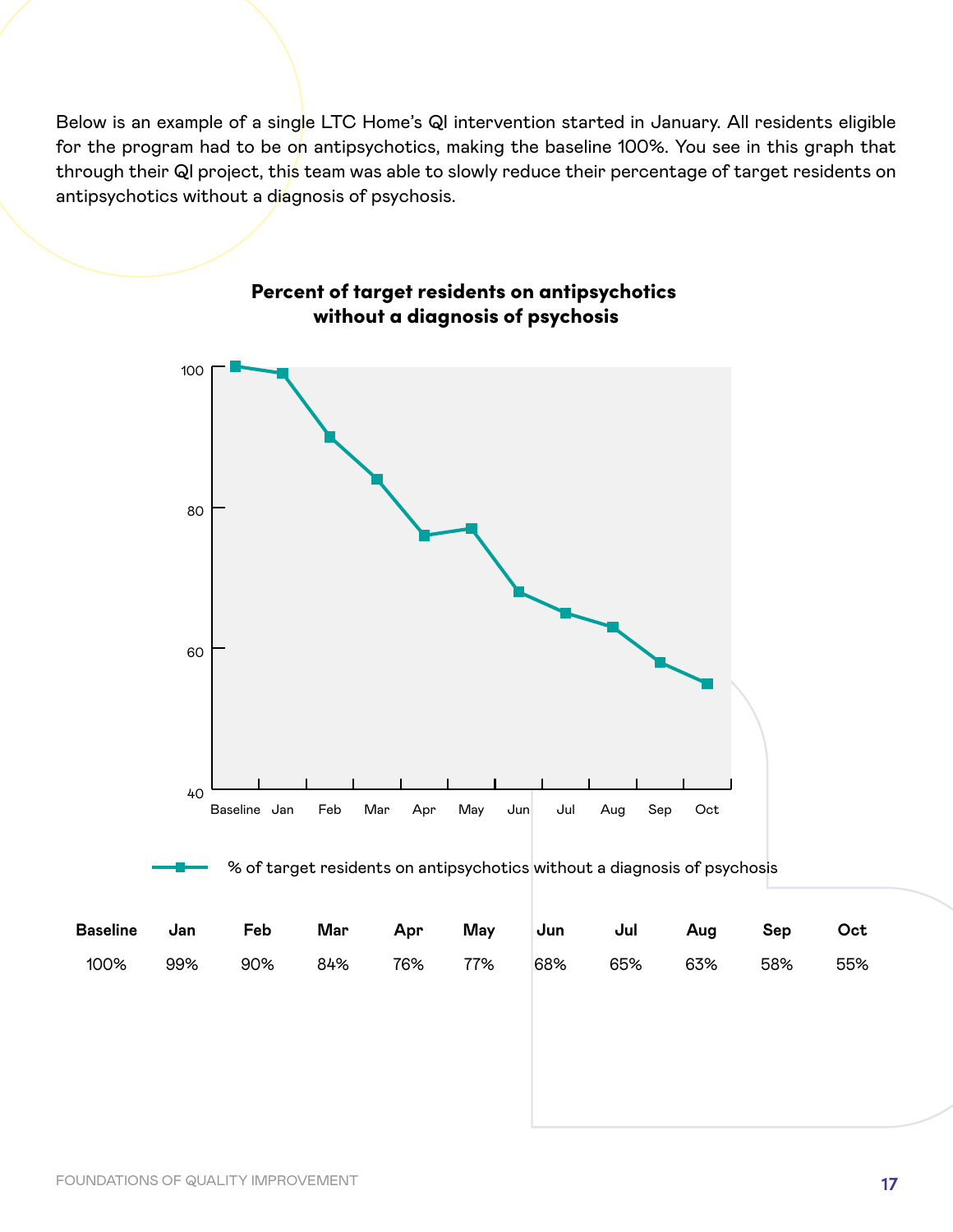### <span id="page-17-0"></span>From ideas to Implementation

Coming up with ideas that are different to how you usually work can be challenging. Even if the changes came from another organization or a best practice document, it does not necessarily mean they will work well within your organization or unit (at least not without modification).

Typically, it takes more than one idea for change to make a difference. Ideas for change come from various sources, but always involve input from the organizational leaders, staff and patients, family and care partners. Improvement often involves doing things differently and thinking of creative solutions to old challenges. Thankfully, there are some specific methods that can help generate new ideas for changes to test.

#### Adapting Best Practices

Often in healthcare, ideas are provided to us in the form of best practices. Best practices come from research literature, top performing organizations or established models/guidelines. The team still needs to identify and test how to adapt those best practices in their own setting. Benchmarking is learning from top performers. By connecting with other teams, organizations or industries (even outside of healthcare) that are having success in what you want to achieve, you can compare how things work and get ideas for things to test to improve in your area. An example would be the [Reimagining Care for Older](https://www.cfhi-fcass.ca/innovations-tools-resources/item-detail/2020/07/20/re-imagining-care-for-older-adults-next-steps-in-covid-19-response-in-long-term-care-and-retirement-homes) [Adults report](https://www.cfhi-fcass.ca/innovations-tools-resources/item-detail/2020/07/20/re-imagining-care-for-older-adults-next-steps-in-covid-19-response-in-long-term-care-and-retirement-homes) published early in the COVID-19 pandemic, which established promising practices homes could focus on to prepare for potential

future outbreaks.

#### Process Mapping

Process mapping can help identify opportunities for improvement. Maps highlight certain things such as:

- Delays, overlap, and steps that do not make sense;
- Bottlenecks and steps that might be in the wrong order;
- Examples of steps that could be done by a different person.

Process mapping also allows people to see different perspectives of how things work and can help you anticipate how changes may affect other parts of the system.

#### Creativity of the Team

There may be other ideas for change that are not as obvious. Often the people involved in the work have ideas, including residents, families and care partners. However, there are some tools such as [Liberating Structures](http://www.liberatingstructures.com/) to help people think outside the box and generate creative ideas for change. Some of these activities can help prioritize the ideas for change to determine which ideas might be the best ones to try out first.

Once changes are identified:

- Test ideas using PDSA cycles before they are implemented;
- Collect your data over time and communicate the results;
- Build knowledge sequentially and include a wide range of conditions. Tests become bigger as we become more confident the change is causing an improvement.

#### Reflection

Think about a change you have been involved with that has not worked or has not been sustained. Share a brief overview of the change and some potential reasons why it was not successful.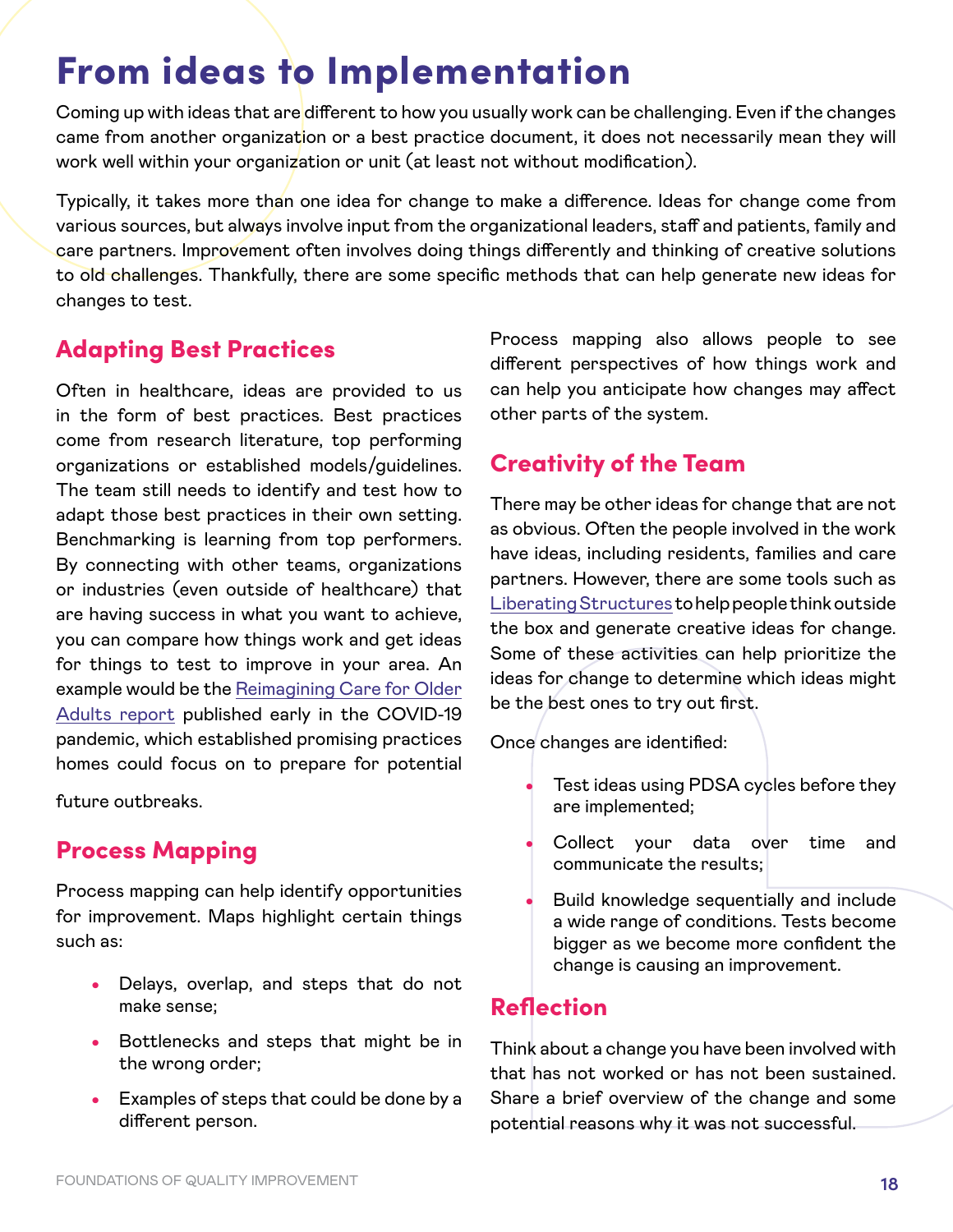### <span id="page-18-0"></span>Plan for sustainability

It is never too early to start thinking about sustainability. This is an inherent component of a well-designed change. As you decide on what changes to make and how to go about testing changes, it is also important to consider if and how these changes will last over time. The changes we make to a process should be things we can maintain or continue to do even after the project has completed. A good change is a sustainable change, and a lack of sustainment is often due to challenges with the original idea.

In order to identify strengths and potential challenges associated with a proposed change and promote sustainability of improvement, complete the following [Planning for Sustainability](#page-21-0)  [Worksheet](#page-21-0) as a team.

First on your own and then in small groups, consider each of the questions on the worksheet in relation to the change $(s)$  you have proposed to achieve improvement. Note any concerns and discuss what steps you can take to address those concerns and ensure your changes are sustained over time.

- Did you learn anything new about the changes you proposed?
- Did you identify any gaps or limitations based on the questions in the worksheet?
- What steps can you take to ensure the changes you have proposed are sustained?

There are several factors known to play a role when it comes to sustainability. Considering these factors can be a useful exercise at any time during your improvement project, from initial planning to implementation.

#### Reflection

Improvement is a long and continuous learning journey. These are some tools and tips to help you as you walk the path to improving care. While this is not exhaustive, we hope that it is supportive. Check the [BC Patient Safety & Quality Council](https://bcpsqc.ca/resources/engaging-people-in-quality-epiq/) [website](https://bcpsqc.ca/resources/engaging-people-in-quality-epiq/) and the [Healthcare Excellence Canada](https://healthcareexcellence.ca/) [website](https://healthcareexcellence.ca/) for additional resource and tools, as well as additional examples.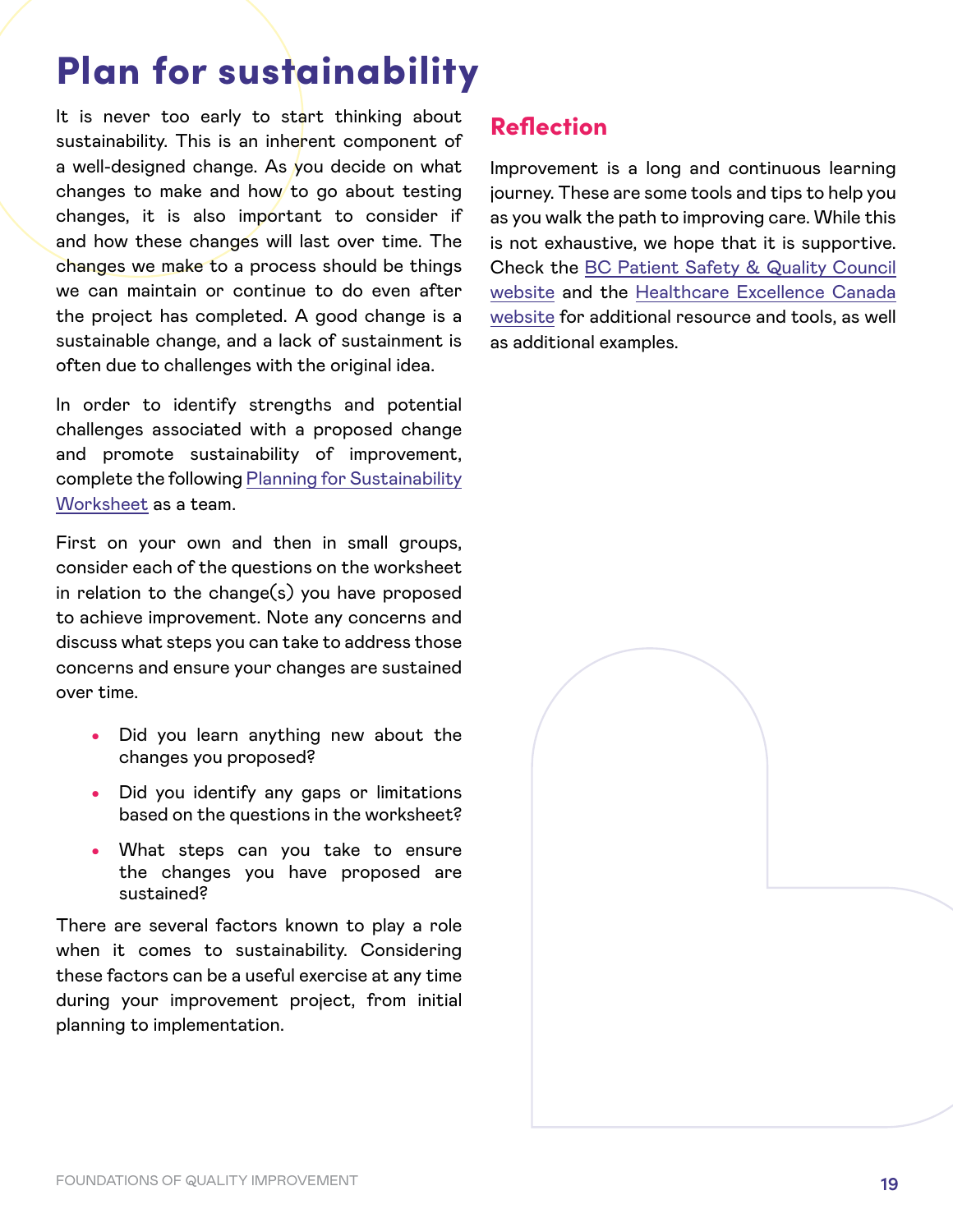### <span id="page-19-0"></span>PDSA Worksheet

### Testing Ideas for Change

Plan, Do, Study, Act (PDSA) cycles turn ideas into action and learning. By planning a test of change, trying the plan, observing the results, and acting on what you learn, you will progressively move towards your aim.

| Team name:                     |                                                   |
|--------------------------------|---------------------------------------------------|
| Date of test:                  | Cycle number:                                     |
| Objective for this PDSA cycle: | What question do we want to answer this<br>cycle? |
|                                |                                                   |
|                                |                                                   |
|                                |                                                   |
|                                |                                                   |

| Plan for change or test: (Who, what, when, where)     |  |
|-------------------------------------------------------|--|
|                                                       |  |
| Plan for collection of data: (Who, what, when, where) |  |
| Predictions: (What do we expect to happen?)           |  |
|                                                       |  |

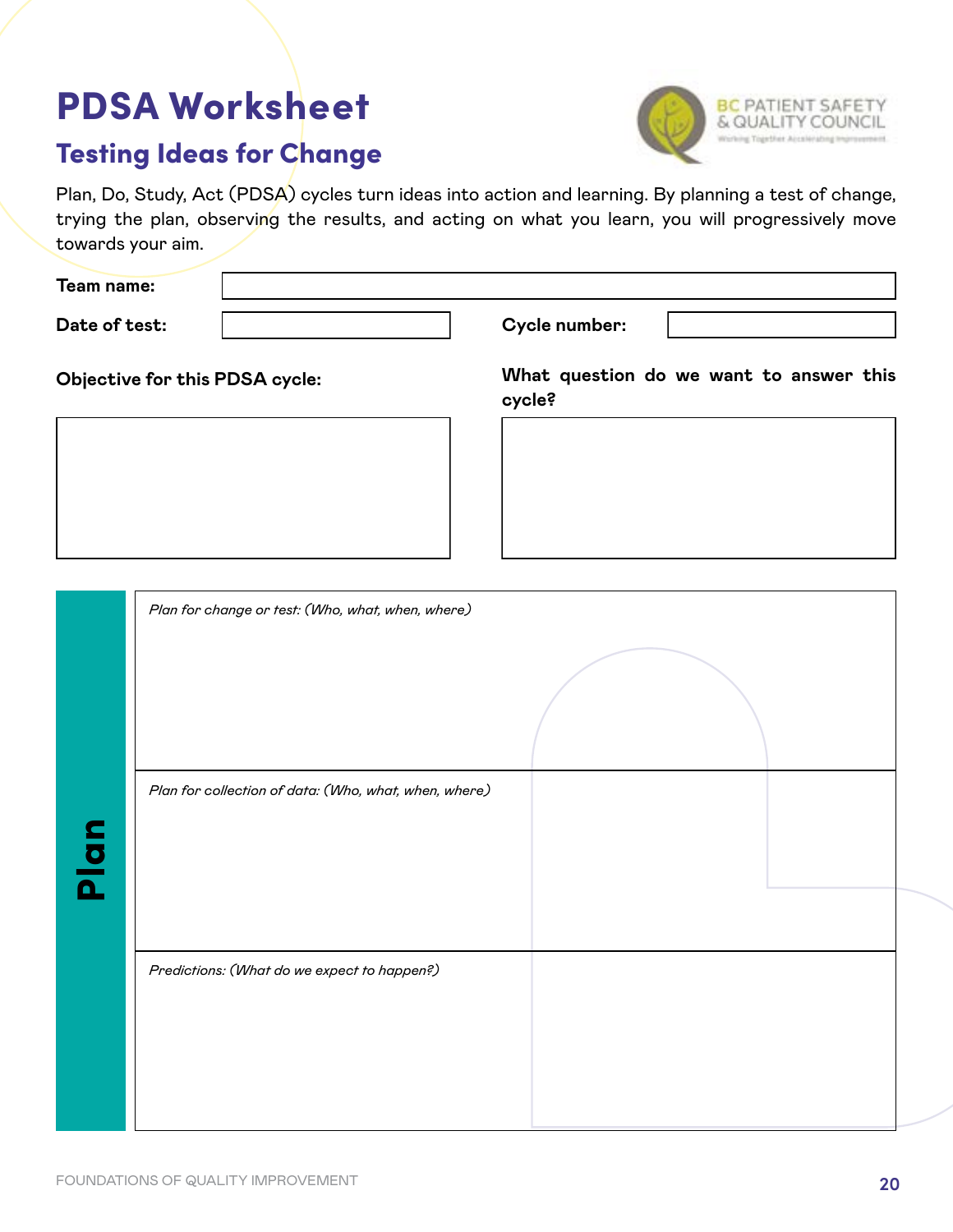|                                        | Carry out the change or test; Was there any difference from what was planned?                                                                                                    |
|----------------------------------------|----------------------------------------------------------------------------------------------------------------------------------------------------------------------------------|
| Study                                  | Complete analysis of data collected; summarize what was learned<br>Do the results agree with the predictions? What new questions or issues arose? What are our updated theories? |
|                                        | Under what conditions could the results be different?                                                                                                                            |
| Act                                    | What action are we going to take as a result of this cycle (Adopt, Adapt or Abandon)? Are we ready to implement?                                                                 |
| Objectives<br>of the next<br>cycle(s): |                                                                                                                                                                                  |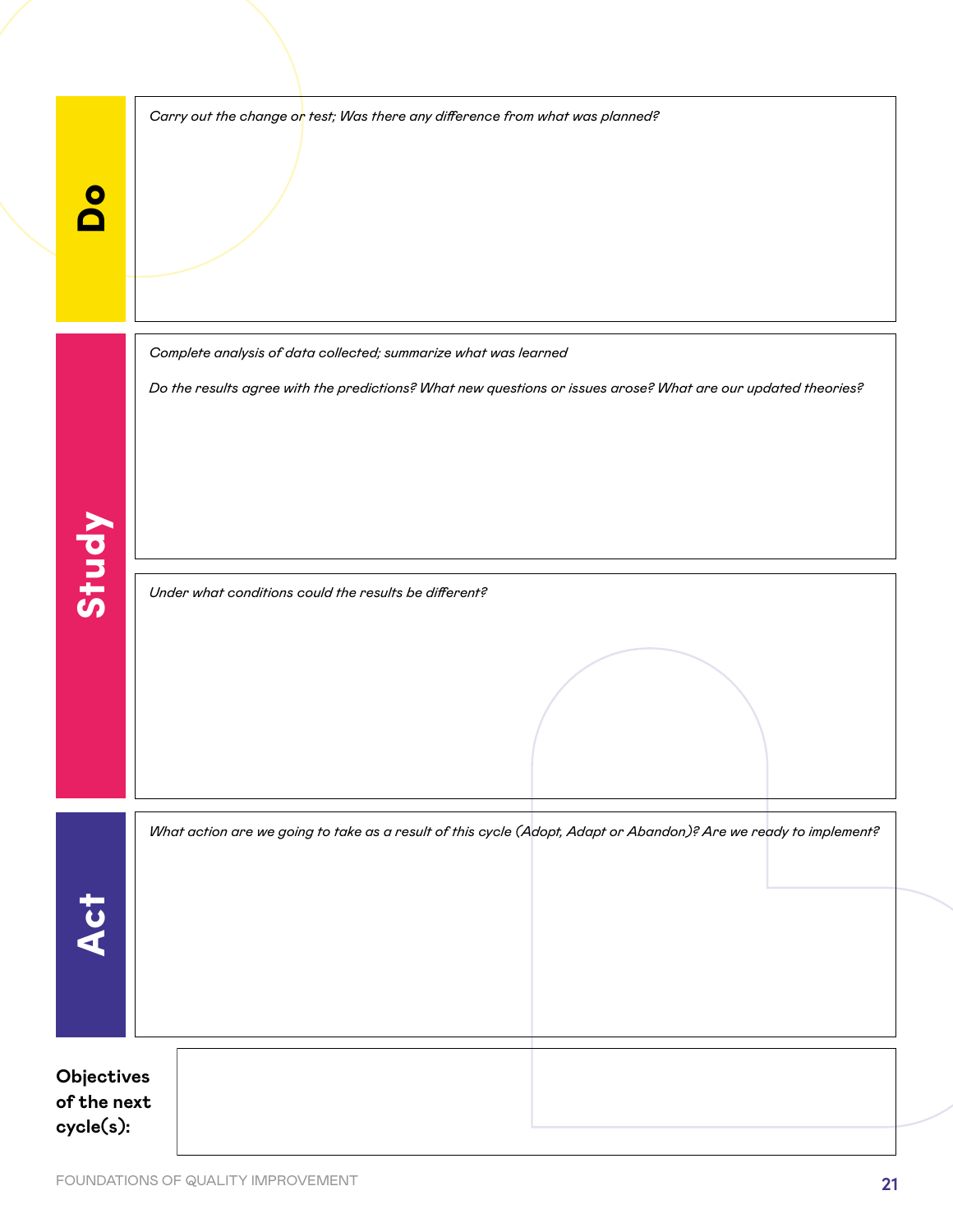## <span id="page-21-0"></span>Planning for Sustainability Worksheet

|              |                                                                                                                   |                   | <b>QUESTIONS TO CONSIDER</b>                                                                                         |  |  |
|--------------|-------------------------------------------------------------------------------------------------------------------|-------------------|----------------------------------------------------------------------------------------------------------------------|--|--|
| Process      |                                                                                                                   | <b>Benefits</b>   | In addition to helping patients, what are the other benefits?                                                        |  |  |
|              |                                                                                                                   | beyond helping    | For example, does this change reduce waste, help things run more smoothly?                                           |  |  |
|              | - what about the new                                                                                              | patients          | Will staff notice a difference in their daily work?                                                                  |  |  |
|              |                                                                                                                   | Credibility of    | Are benefits to patients, staff and the organization visible?                                                        |  |  |
|              |                                                                                                                   | benefits          | Do staff believe in the benefits?                                                                                    |  |  |
|              | process will prevent things from r <mark>e</mark> verting to the old way?<br>Factors related to the change itself |                   | Can staff clearly describe the full range of benefits?                                                               |  |  |
|              |                                                                                                                   |                   | Is there evidence that this type of change has been beneficial elsewhere?                                            |  |  |
|              |                                                                                                                   | Adaptability      | Can the new process overcome internal issues, or will this disrupt the change?                                       |  |  |
|              |                                                                                                                   |                   | Does this change continue to meet ongoing needs effectively?                                                         |  |  |
|              |                                                                                                                   |                   | Does the change rely on a specific individual or group of people, technology, or funding to keep it<br>going?        |  |  |
|              |                                                                                                                   |                   | Can it keep going when these are removed?                                                                            |  |  |
|              |                                                                                                                   | Monitoring        | Does the change require special monitoring systems to identify and measure improvement?                              |  |  |
|              |                                                                                                                   | progress          | Is anything in place to continue to monitor progress?                                                                |  |  |
|              |                                                                                                                   |                   | Is there a feedback system to reinforce benefits and guide further action?                                           |  |  |
|              |                                                                                                                   |                   | Are the results of the change communicated to patients, staff, and the wider community?                              |  |  |
|              |                                                                                                                   | Training and      | Do staff play a part in designing, testing, and implementing the change?                                             |  |  |
| <b>Staff</b> |                                                                                                                   | involvement       | Have they used their ideas to inform the change from the beginning?                                                  |  |  |
|              | to continue on with the new way of doing<br>are they supportive of the<br>$\mathbf{I}$<br>to people involved      |                   | Is there training available to build staff members' knowledge and skills to take this change forward?                |  |  |
|              |                                                                                                                   | <b>Behaviours</b> | Do staff express their ideas regularly throughout the change process and is their input taken into<br>account?       |  |  |
|              |                                                                                                                   |                   | Do staff think that the change is a better way of doing things?                                                      |  |  |
|              |                                                                                                                   |                   | Are staff able to run PDSA cycles based on their ideas to learn if additional improvements should<br>be recommended? |  |  |
|              |                                                                                                                   | Senior leaders    | Are senior leaders trusted and respected?                                                                            |  |  |
|              |                                                                                                                   |                   | Are they involved in the initiative? Do they understand and promote it?                                              |  |  |
|              |                                                                                                                   |                   | Are they respected by their peers and can they influence others to get on board?                                     |  |  |
|              |                                                                                                                   |                   | Are they helping to break down barriers and provide support to ensure the change is successful?                      |  |  |
|              |                                                                                                                   | Clinical leaders  | Are clinical leaders trusted, respected, and influential?                                                            |  |  |
|              |                                                                                                                   |                   | Are they involved in the initiative?                                                                                 |  |  |
|              |                                                                                                                   |                   | Do they understand and promote it?                                                                                   |  |  |
|              | change and willing<br>things?<br>Factors related                                                                  |                   | Are they respected by their peers and able to influence others?                                                      |  |  |
|              |                                                                                                                   |                   | Are they helping to break down barriers and giving their time to help ensure the change is<br>successful?            |  |  |
|              |                                                                                                                   | Alignment         | Are the goals of the change clear and shared?                                                                        |  |  |
|              | organization<br>– are there resources and systems in<br>place to maintain the change?<br>the<br>$\mathfrak{c}_4$  |                   | Are they clearly contributing to organizational strategic aims?                                                      |  |  |
|              |                                                                                                                   |                   | Is improvement important to the organization?                                                                        |  |  |
| Organization |                                                                                                                   |                   | Has the organization successfully sustained improvements in the past?                                                |  |  |
|              |                                                                                                                   | Fit with culture  | Are the staff fully trained and proficient in the new way of working?                                                |  |  |
|              |                                                                                                                   |                   | Are there enough facilities and equipment to support the new process?                                                |  |  |
|              |                                                                                                                   |                   | Are new requirements built in to job descriptions?                                                                   |  |  |
|              |                                                                                                                   |                   | Are their policies and procedures supporting the new way of working?                                                 |  |  |
|              | Factors related                                                                                                   |                   | Is there an effective communication system in place?                                                                 |  |  |
|              |                                                                                                                   |                   |                                                                                                                      |  |  |

Adapted from: NHS Institute for Innovation and Improvement Sustainability Guide